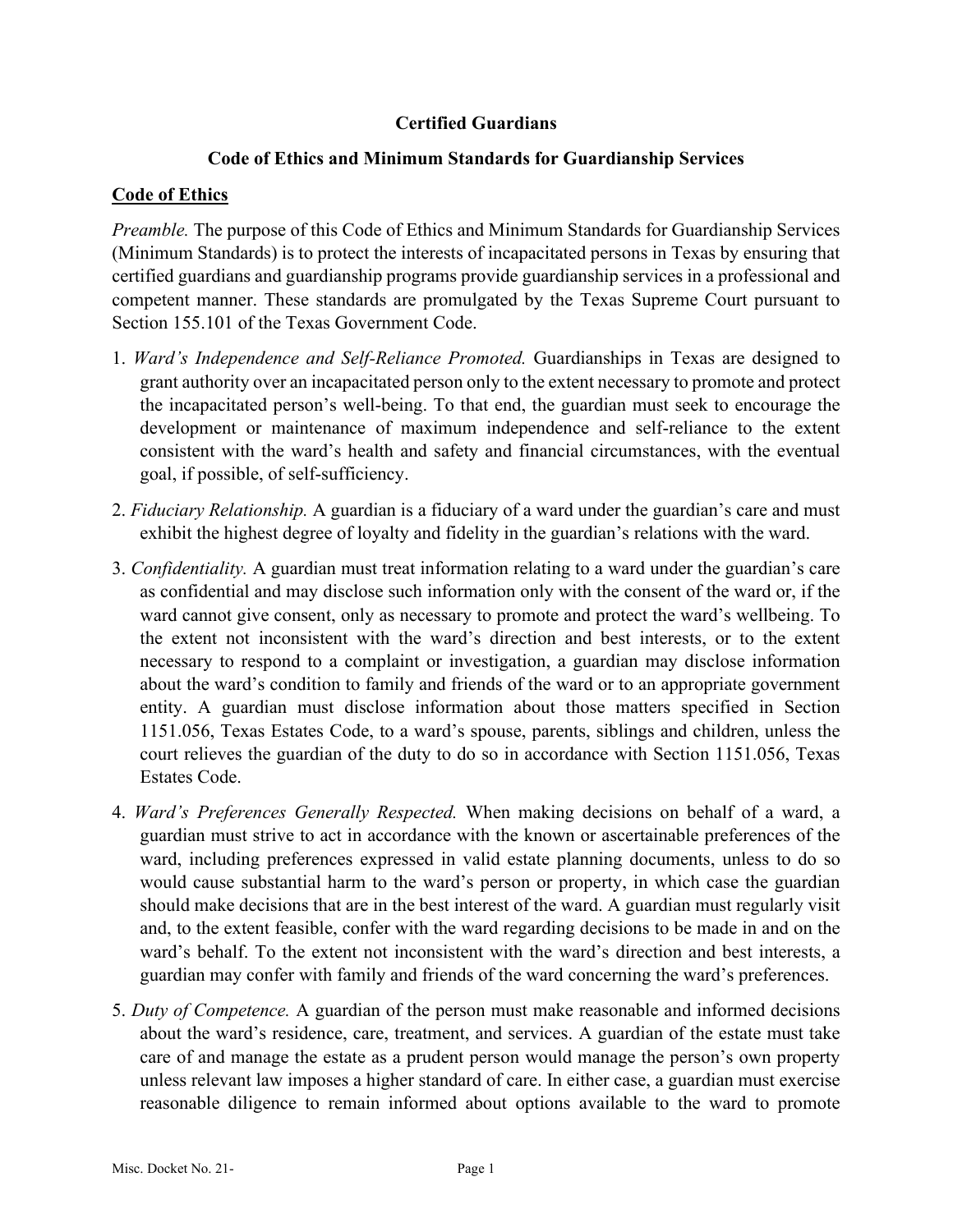independence and self-reliance. A guardian must refrain from making decisions outside of the scope of authority granted to the guardian by law or court order.

- 6. *Less Restrictive Alternatives Preferred.* In determining the ward's residence, a guardian must strive to select a residence that represents the least restrictive environment available, both practically and financially. In making decisions relating to the ward's health, the guardian must strive to select care, treatment and service options that represent the least restrictive form of intervention available, both practically and financially. In either event, the guardian must give due consideration to the ward's preferences and well-being.
- 7. *Avoidance of Conflicts of Interest and Self-Dealing.* A must avoid conflicts of interest and refrain from personally engaging in transactions with the ward and other forms of self-dealing, except in a manner authorized by law.
- 8. *Responsibility to Keep Court Apprised of Condition of Ward's Person or Property*. A guardian must keep the court monitoring the guardianship apprised of the guardian's and ward's whereabouts and the condition of the ward's person and estate, including timely filing reports and accounts as required by law or court order, and updating the court regarding significant, material changes as they occur.
- 9. *Responsibility to Seek Modification or Termination of Guardianship.* A guardian must seek modification of the terms of the guardianship or termination of the guardianship when appropriate to promote the independence and self-reliance of the ward. Upon termination of a guardianship, the guardian must settle and close the guardianship competently and without unnecessary delay.
- 10. *Responsibility to Manage Caseload.* A guardian must not accept a new appointment if doing so would substantially and adversely affect the guardian's ability to fulfill duties to any ward already under the guardian's care. When a guardian can no longer effectively perform the duties of  $\frac{1}{a}$  [the] guardian to a ward under the guardian's care, the guardian must take necessary steps to alert the court of the need for the appointment of a successor guardian.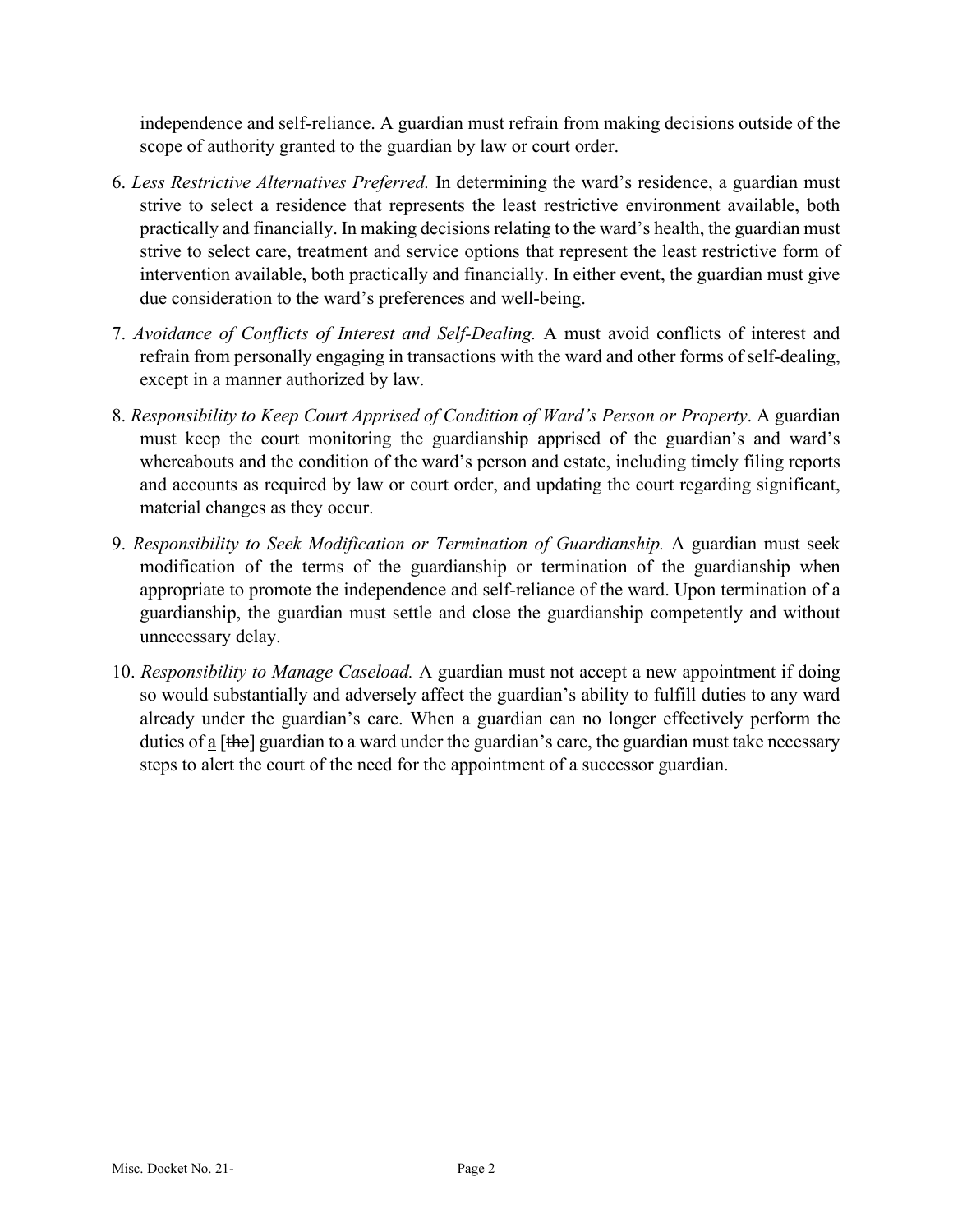### **Minimum Standards for Guardianship Services**

- 1. *Applicability.* These Minimum Standards apply to the provision of guardianship services by certified guardians, guardianship programs, and the Texas Health and Human Services Commission [Department of Aging and Disability Services]. Unless the context clearly indicates otherwise, a Minimum Standard applicable to a guardian appointed by a court is equally applicable to a guardianship program appointed as guardian by a court.
- 2. *Relationship with the Court.*
	- (a) Guardianships are established through a legal process and are subject to the supervision of the court.
	- (b) The guardianship court order determines the authority and the limitations of the guardian.
	- (c) The guardian must know the extent of the powers granted by the court and must not act beyond those powers.
	- (d) The guardian must clarify with the court any questions about the meaning of the order or directions from the court before taking action based on the order or directions.
	- (e) The guardian must obtain court authorization for actions that are subject to court approval.
	- (f) The guardian must submit reports regarding the status of the guardianship to the court as ordered by the court or required by the Texas Estates Code, but not less often than annually.
	- (g) All payments to the guardian from the assets of the ward must follow applicable federal or Texas statutes, rules, and requirements and are subject to review by the court.
- 3. *Relationship with the Ward.*
	- (a) The guardian must maintain a professional relationship with the ward. The guardian must treat the ward with respect, consideration, and recognition of the ward's dignity and individuality.
	- (b) The guardian must not engage in sexual relations with a ward.
	- (c) Unless this right of the ward is limited by a court or otherwise restricted by law, the guardian must keep the ward informed about the terms and limitations of the guardianship.
	- (d) Unless this right of the ward is limited by a court or otherwise restricted by law, the guardian must provide the ward contact information for the court, the Judicial Branch Certification Commission, the Department of Family and Protective Services, Disability Rights Texas, and other state and local agencies and organizations which provide resources on aging, disability, mental health, and intellectual and developmental disabilities.
- 4. *Relationship with Family Members and Friends of the Ward.*
	- (a) The guardian must maintain a professional relationship with the ward's family and the ward's friends.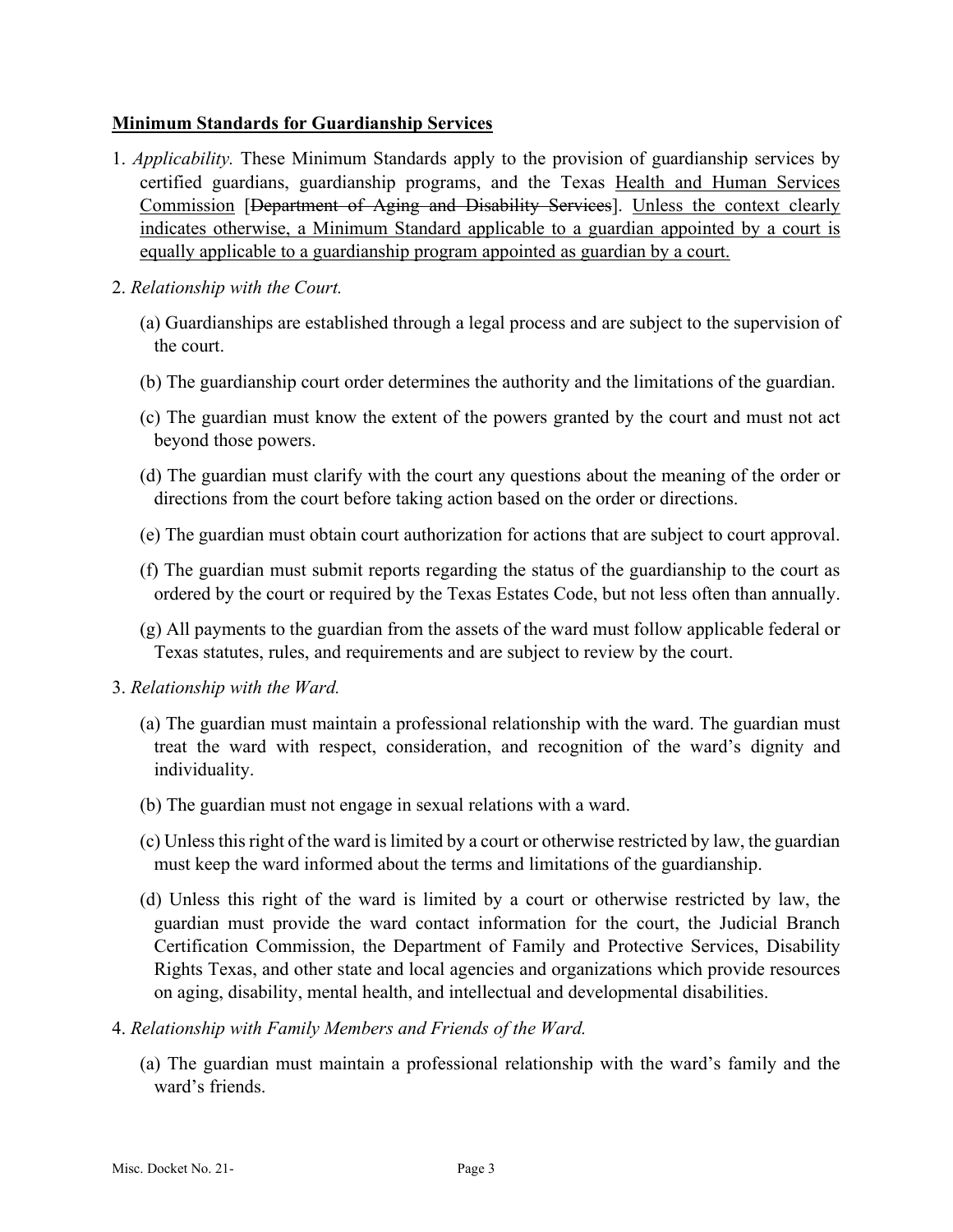- (b) The guardian must recognize the value of family and friends to the quality of life of the ward. The guardian must encourage and support the ward in maintaining contact with family members and friends when doing so benefits the ward.
- (c) The guardian must assist the ward in maintaining or reestablishing relationships with family and friends, except when doing so would not be of benefit to the ward.
- (d) When disposing of the ward's assets, the guardian may notify family members and friends and give them the opportunity, with court approval and in compliance with the Texas Estates Code, to obtain assets (particularly those with sentimental value).
- (e) The guardian must make reasonable efforts to preserve property designated in the ward's will and other estate planning devices executed by the ward. Subject to court approval, the present needs of a ward, if not covered by other property, may have priority over preservation of designated property.
- (f) The guardian may maintain communication with the ward's family and friends regarding significant occurrences that affect the ward when that communication would benefit the ward.
- (g) The guardian must maintain communication with the ward's spouse, parents, siblings, and children if the ward is admitted to a medical facility for acute care for three days or longer, the ward's residence has changed, or the ward is staying at a location other than the ward's residence for longer than a week, unless the court relieves the guardian of the duty to do so in accordance with Section 1151.056, Texas Estates Code.
- (h) The guardian may keep immediate family members and friends advised of all pertinent medical issues when doing so would benefit the ward. The guardian may request and consider family input when making medical decisions.
- (i) The guardian must inform the ward's spouse, parents, siblings, and children if the ward dies and, in the event of the ward's death, of any funeral arrangements and the ward's final resting place, unless the court relieves the guardian of the duty to do so in accordance with Section 1151.056 Texas Estates Code.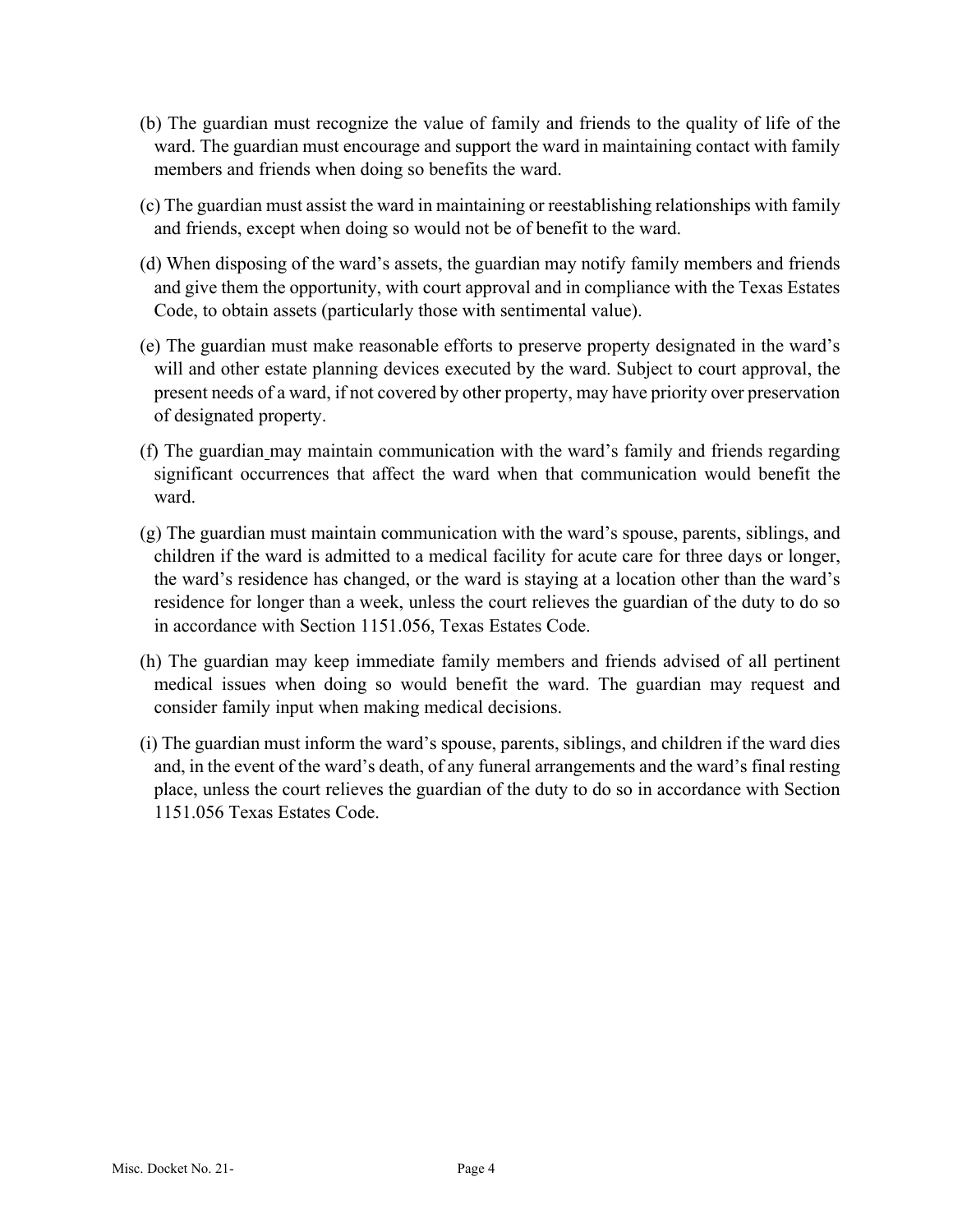### 5. *Relationship with Other Professionals and Providers of Service to the Ward.*

- (a) The guardian must treat all professionals and service providers with courtesy and respect and strive to enhance cooperation on behalf of the ward.
- (b) The guardian must develop and stay current with the services, providers, facilities, and community resources to ensure that the ward receives high-quality services from the most appropriate provider.
- (c) The guardian must coordinate and monitor services needed by the ward to ensure that the ward is receiving the appropriate care and treatment. A guardian must not provide direct services to the ward for compensation unless a written contract approved by the court authorizes the provision of such services.
- (d) The guardian must engage the services of professionals (such as attorneys, accountants, stockbrokers, real estate agents, doctors) as necessary to appropriately meet the needs of the ward and in compliance with the Texas Estates Code.
- (e) The guardian must avoid even the appearance of a conflict of interest or impropriety when dealing with the needs of the ward. Impropriety or conflict of interest arises where the guardian has some personal or agency interest that can be perceived as self-serving or adverse to the position or best interest of the ward. A conflict of interest may also arise where the guardian has dual or multiple relationships with a ward which conflict with each other or has a conflict between the best interests of two or more wards. The guardian must disclose dual or multiple relationships to the court, except those which are casual, coincidental or allowed under Standard 15(c). Governmental entities and guardianship programs providing multiple services must maintain an arm's-length relationship between those services.
- 6. *Informed Consent.*
	- (a) The guardian must enable the ward to exercise the ward's right to make informed consent decisions to the greatest extent of the ward's capacity and ability. Unless this right of the ward is limited by a court or otherwise restricted by law, the guardian must annually explain the rights of the ward listed in §1151.351, Texas Estates Code, in the ward's native language, or preferred mode of communication, and in a manner accessible to the ward.
	- (b) Unless this right of the ward is limited by a court or otherwise restricted by law, the guardian must provide the ward a copy of the guardianship order, letters of guardianship, contact information for the court that issued the letters, contact information for the Judicial Branch Certification Commission, and other entities required by §1151.351, Texas Estates Code.
	- (c) The guardian, standing in the place of the ward who lacks capacity, must access the same information that would have been given to the ward if the ward had capacity in order to make informed substituted judgments on behalf of the ward.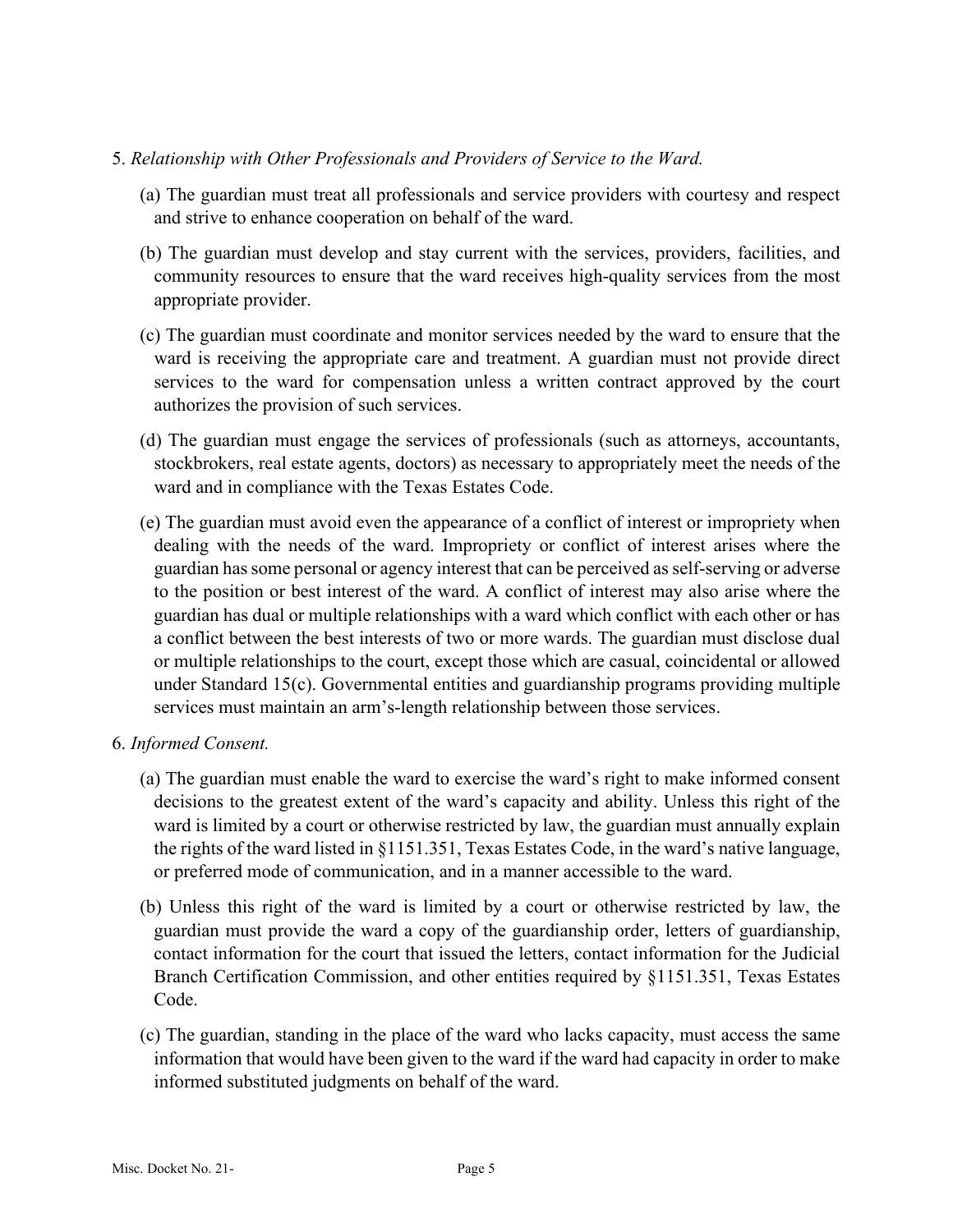- (d) The guardian must make a good faith effort to determine whether the ward has previously stated any preferences before making any decisions on the ward's behalf and then follow these preferences unless doing so would adversely affect the ward or the ward's estate.
- (e) The guardian may make decisions that are contrary to the known preferences of the ward when following the wishes of the ward would adversely affect the ward.
- 7. *Standards for Decision-Making.*
	- (a) Each decision made by the guardian must be an informed decision based on the principle of Informed Consent.
	- (b) Substituted Judgment.
		- (1) Substituted Judgment is the principle of decision-making that substitutes, as the guiding force in any surrogate decision made by the guardian, the decision the ward would have made when competent.
		- (2) Substituted Judgment promotes the underlying values of self-determination and wellbeing of the ward.
		- (3) Substituted Judgment is not used when following the ward's wishes would cause substantial harm to the ward or when the guardian cannot establish the ward's prior wishes.
	- (c) Best Interest of the Ward.
		- (1) Best Interest is the standard of decision-making the guardian should use when the ward has never had capacity or when the ward's wishes cannot be determined.
		- (2) The Best Interest standard requires the guardian to consider the least intrusive, most normalizing, and least restrictive course of action possible to provide for the needs of the ward.
		- (3) The Best Interest standard is used when following the ward's wishes would cause substantial harm to the ward, or when the guardian is unable to establish the ward's prior or current wishes.
		- (4) Best Interest decisions include consideration of the ward's current and previously expressed wishes.

### 8. *Least Restrictive Alternative.*

- (a) The guardian must carefully evaluate the alternatives that are available and choose the one that best meets the needs of the ward while placing the least restrictions on his or her freedom, rights, and ability to control his or her environment.
- (b) The guardian must weigh the risks and benefits and develop a balance between maximizing the independence and self-determination of the ward and maintaining the ward's protection and safety.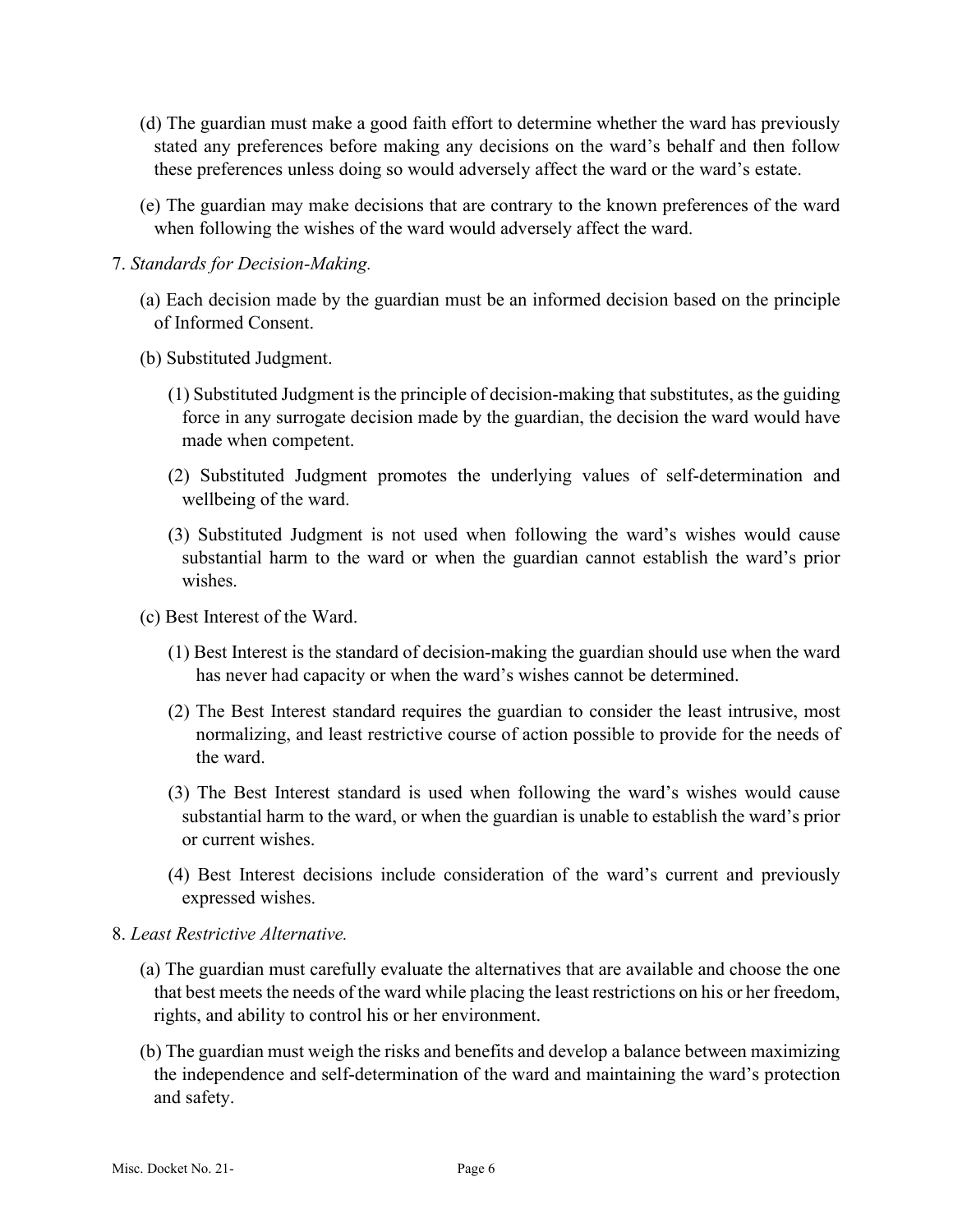- (c) The following guidelines apply in the determination of the least restrictive alternative:
	- (1) The guardian must become familiar with the available options for residence, care, medical treatment, vocational training, and education.
	- (2) The guardian must make a good faith effort to know the ward's preferences.
	- (3) The guardian must consider assessments of the ward's needs as determined by specialists. This may include an independent assessment of the ward's functional ability, the ward's health status, and the ward's care needs.
- 9. *Self-Determination of the Ward.*
	- (a) The guardian must provide the ward with every opportunity to exercise those rights that the ward might be capable of exercising as they relate to the care of the ward's person.
	- (b) The guardian must encourage the development or maintenance of maximum self-reliance and independence of the ward.
	- (c) The guardian must advocate for individualized planning and the least restrictive alternative on behalf of the ward.

10. *Duties Regarding Diversity and Personal Preference of the Ward*. The guardian must make a good faith effort to determine the extent to which the ward identifies with particular ethnic, religious, gender, cultural, and personal values and to make decisions consistent with these values, unless doing so would result in substantial harm to the ward's person or property.

- 11. *Confidentiality.*
	- (a) Subject to state and federal law, the guardian must keep the affairs of the ward confidential.
	- (b) The guardian must respect the ward's privacy and dignity, especially when the disclosure of information is necessary.
	- (c) Disclosure of information must be limited to what is necessary and relevant to the issue being addressed in the best interest of the ward.

12. *Duties of the Guardian of the Person.* The guardian of the person has the following duties and obligations to the ward unless the order of appointment provides otherwise:

- (a) To see that the ward is living in the most appropriate environment that addresses the ward's wishes and needs.
	- (1) The guardian must authorize moving a ward to a more restrictive environment only after evaluating other medical and health care options and making an independent determination that the move is the least restrictive alternative at the time, fulfills the current needs of the ward, and serves the overall best interest of the ward.
	- (2) When the guardian considers involuntary or long-term placement of the ward in an institutional setting, the bases of the decision must be to minimize the risk of substantial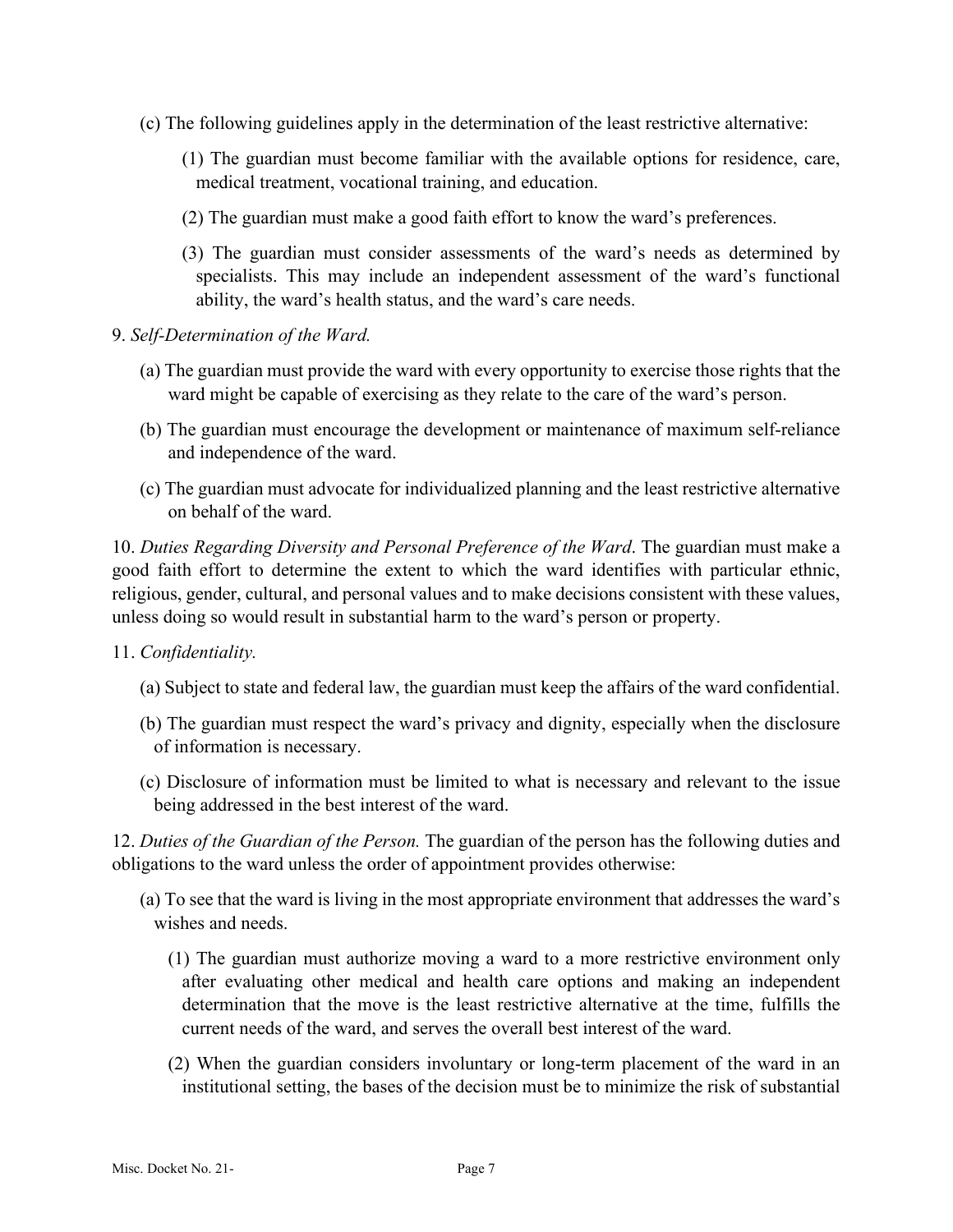harm to the ward, to obtain the most appropriate placement possible, and to secure the best treatment for the ward.

- (b) To ensure that provision is made for the support, care, comfort, health, and maintenance of the ward.
- (c) To make reasonable efforts to secure for the ward medical, psychological, therapeutic, and social services, training, education, and social and vocational opportunities that are appropriate and that will maximize the ward's potential for self-reliance and independence.
- (d) To seek specific judicial authority when the dissolution of a marriage or another extraordinary circumstance is being addressed.
- (e) To file with the court, on a timely basis but not less often than annually, all reports required by the Texas Estates Code or as ordered by the court.
- (f) To petition the court for modification or termination of the guardianship when the ward's capacity is partially or completely restored.
- 13. *Guardian of the Person: Initial and Ongoing Responsibilities.*
	- (a) After appointment, the guardian must:
		- (1) Address all issues of the ward that require immediate action.
		- (2) Meet with the ward as soon after the appointment as is feasible. At the first meeting, to the extent possible given the ward's capacity to comprehend and communicate, the guardian must:
			- (A) Communicate to the ward the role of the guardian;
			- (B) Explain the rights retained by the ward;
			- (C) Unless this right of the ward is limited by a court or otherwise restricted by law, deliver a copy of the guardianship order, letters of guardianship, a copy of the Bill of Rights for Wards, Subchapter H, Chapter 1151, Texas Estates Code, and contact information for the court that issued the order and letters.
			- (D) Unless this right of the ward is limited by a court or otherwise restricted by law, provide the ward contact information for regulatory agencies and resource organizations as required by §1151.351, Texas Estates Code.
			- (E) Assess the ward's physical and social situation, the ward's educational, vocational, and recreational needs, the ward's preferences, and the support systems available to the ward; and
			- (F) Attempt to gather any missing necessary information regarding the ward.
		- (3) Notify relevant agencies and individuals of the appointment of a guardian and complete the intake process by documenting: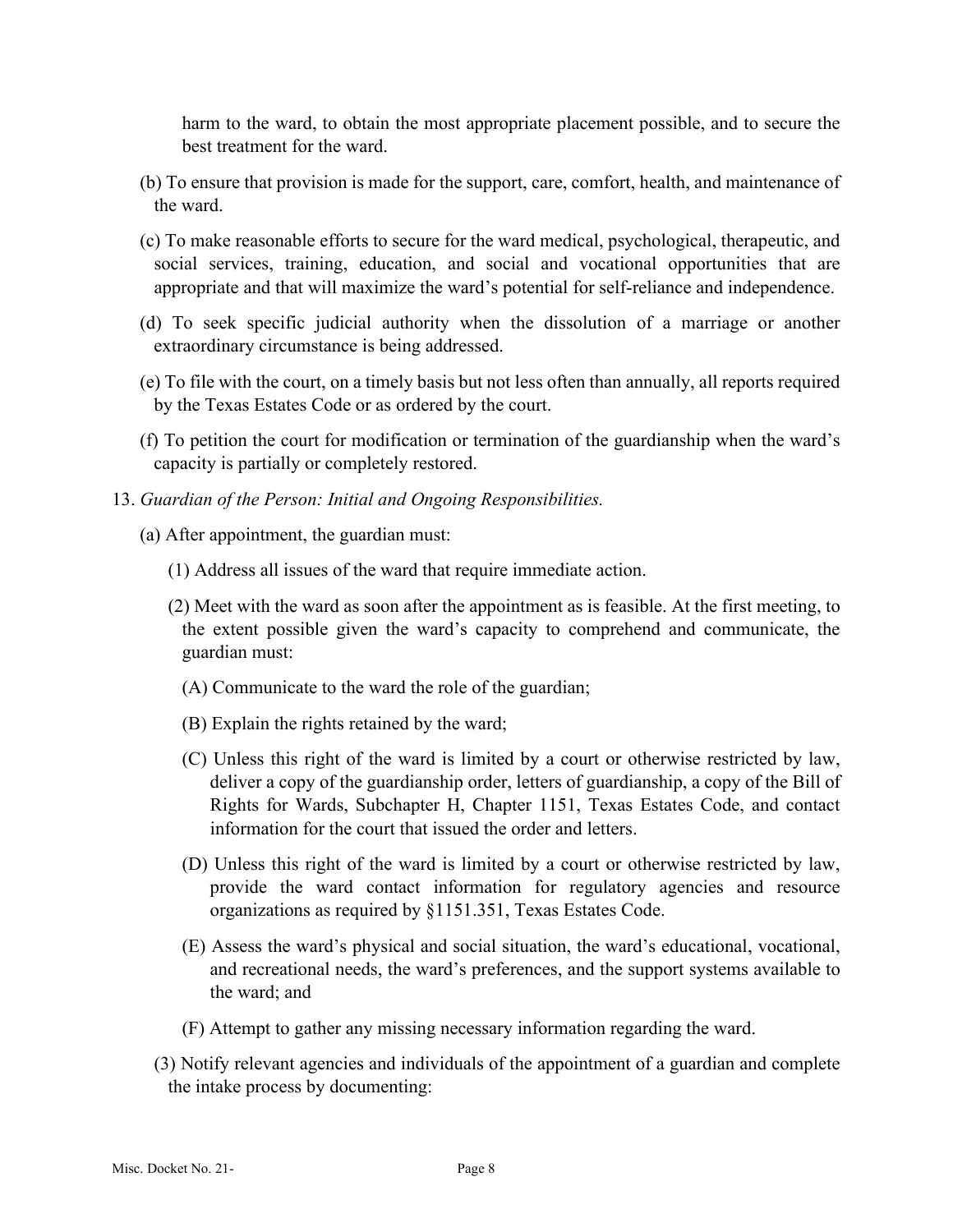- (A) Physician's evaluation.
- (B) Psychological or neuropsychological evaluation, if appropriate.
- (C) An inventory of advance directives: Such statements of intent would include, but are not limited to, powers of attorney, living wills, and organ donation statements.
- (b) The guardian must obtain all public benefits for which the ward is eligible and are appropriate to the ward's best interest.
- (c) The guardian must establish and maintain contact with the guardian of the estate or other fiduciary of the ward, where appropriate.
- (d) The guardian must develop and monitor a written guardianship plan setting forth short-term and long-term goals for meeting the ward's needs that are addressed in the guardianship order.
	- (1) The plan must use a multidisciplinary approach to address medical, psychiatric, social, vocational, educational, training, residential, and recreational needs of the ward as applicable and appropriate.
	- (2) The plan must also address whether the ward's finances and budget are in line with the services the ward needs and are flexible enough to deal with the changing status of the ward.
	- (3) Short-term goals are issues that need to be addressed immediately or as soon as possible and long-term goals are issues that require on-going attention.
	- (4) The plan must be updated no less often than annually.
- (e) The guardian must maintain a separate file for each ward. The file must include, at a minimum, the following information and documents:
	- (1) The ward's name, date of birth, address, telephone number, Social Security number, medical coverage, physician, diagnoses, medications, and allergies to medications;
	- (2) All legal documents involving the ward;
	- (3) Advance directives;
	- (4) A list of key contacts;
	- (5) A list of service providers, contact information, a description of services provided to the ward, and progress/status reports;
	- (6) A list of all known over-the-counter and prescribed medication the ward is taking, the dosage, the reason why it is taken, and the name of the doctor prescribing the medication if applicable. The guardian must update the list after each of the guardian's visits or as the guardian receives information;
	- (7) Documentation of all ward and collateral contacts, including the date, time, and activity;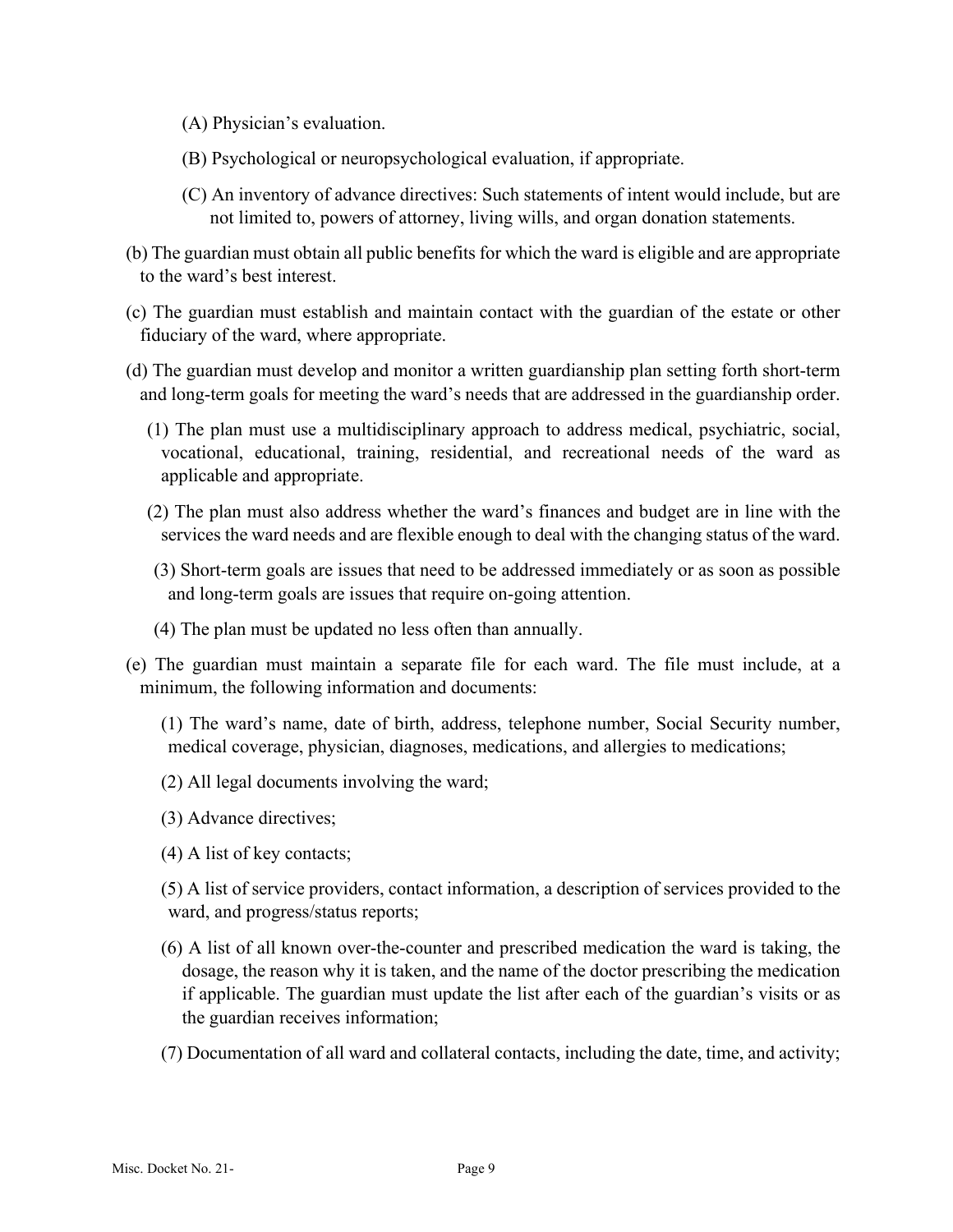- (8) Progress notes that are as detailed as necessary to reflect contacts made and work done regarding the ward;
- (9) The guardianship plan;
- (10) An inventory, if required;
- (11) Assessments regarding the ward's past and present medical, psychological, and social functioning;
- (12) Documentation of the ward's known values, lifestyle preferences, and known wishes regarding medical and other care and service; and
- (13) A photograph of the ward.
- (f) The guardian must visit the ward not less often than monthly consistent with the requirements below unless otherwise ordered by the court.
	- (1) The guardian must assess the ward's physical appearance and condition and assess the appropriateness of the ward's current living situation and the continuation of existing services, taking into consideration all aspects of social, psychological, educational, direct services, and health and personal care needs as well as the need for any additional services.
	- (2) The guardian must maintain substantive communication with service providers, caregivers, court visitors, and others attending to the ward.
	- (3) The guardian must make a good faith effort to participate in all care or planning conferences concerning the residential, educational, vocational, or rehabilitation program of the ward.
	- (4) The guardian must make a good faith effort to obtain an appropriate service plan for the ward from each service provider and must take appropriate action to ensure that service plans are being implemented.
	- (5) The guardian must regularly examine all services and all charts, notes, logs, evaluations, and other documents regarding the ward at the place of residence and at any program site to ascertain that the care plan is being properly followed.
	- (6) The guardian must advocate on behalf of the ward with staff in an institutional setting and other residential placements. The guardian must assess the overall quality of services provided to the ward, using accepted regulations and care standards as guidelines and seeking remedies when care is found to be deficient.
	- (7) The guardian must maintain a record of each in-person visit with the ward, including the date, time, and location of the visit. Upon request, the guardian must provide a copy of the record to the Judicial Branch Certification Commission and the court.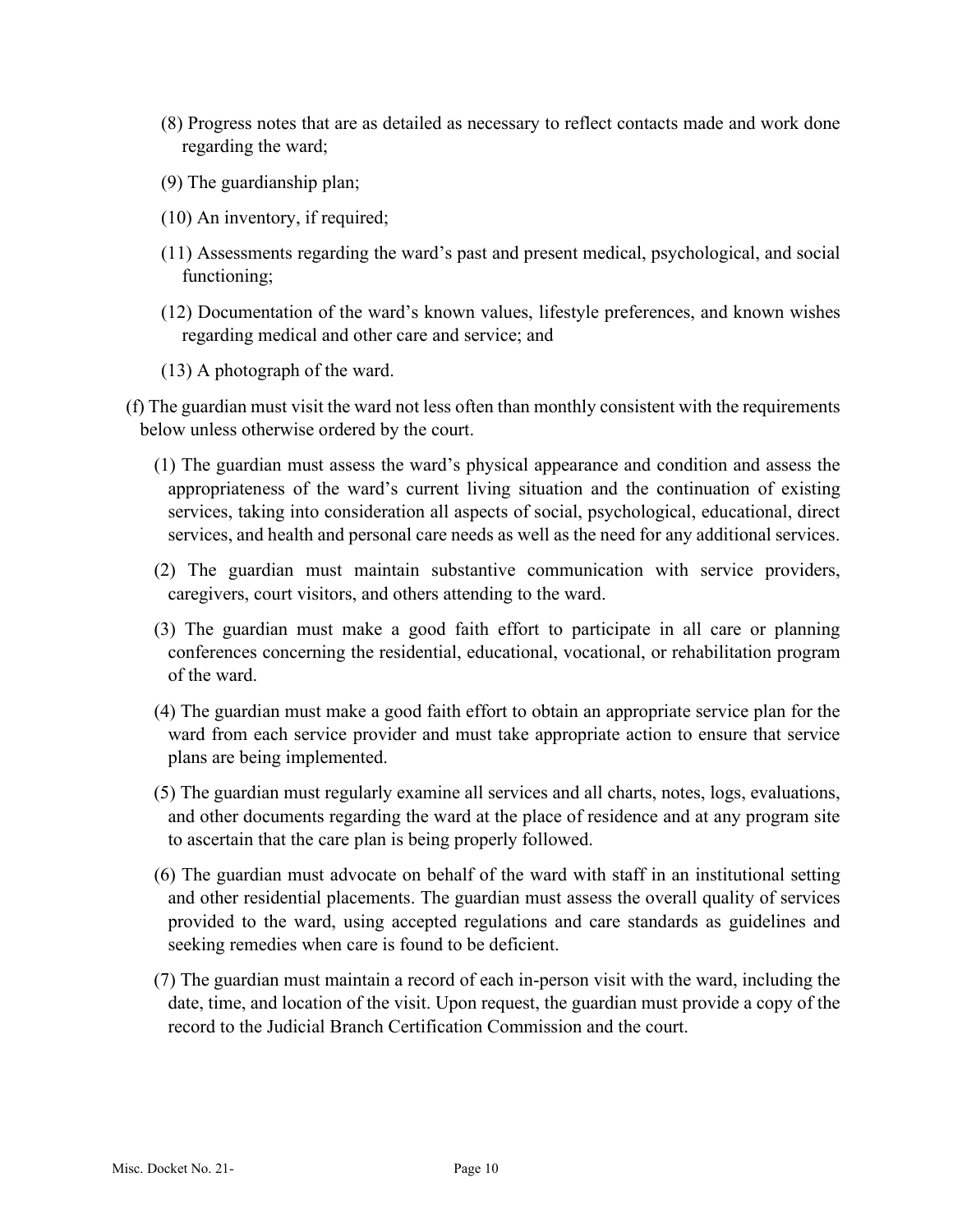#### 14. *Decision-Making About Medical Treatment.*

- (a) The guardian must promote, monitor, and maintain the ward's health and well-being.
- (b) The guardian must ensure that all reasonably available medical care necessary for the ward is provided.
- (c) The guardian must make a good faith effort to determine whether the ward, before becoming incapacitated, executed any advance directives, such as a living will, a durable power of attorney, or any other specific written or oral declaration of intent. On finding such documents, the guardian must consider the ward's wishes in the decision-making process.
- (d) The guardian must make decisions about withholding or withdrawing medical treatment in accordance with the above provisions unless restricted by the order appointing the guardian.
- (e) Subject to available local and financial resources, the guardian must explore treatment options in medical interventions posing a significant risk to the ward.
- 15. *Conflict of Interest: Ancillary and Support Services.*
	- (a) The guardian must avoid even the appearance of a conflict of interest or impropriety when dealing with the needs of the ward. Impropriety or conflict of interest arises where the guardian has some personal or agency interest that can be perceived as self-serving or adverse to the position or best interest of the ward. A conflict of interest may also arise where the guardian has dual or multiple relationships with a ward which conflict with each other or has a conflict between the best interests of two or more wards. The guardian must disclose dual or multiple relationships to the court, except those which are casual, coincidental or allowed under Standard 15(c).
	- (b) If the guardian becomes aware or is made aware that a conflict of interest exists in the guardian's relationship with a ward, the guardian must immediately disclose to the court the existence and nature of the conflict of interest.
	- (c) Unless authorized by court order, the guardian, other than the Health and Human Services Commission [Department of Aging and Disability Services] and guardianship programs, must not directly provide housing, medical, or other direct services to the ward. Persons who own, operate or are employed by, or associated with, an entity that provides health care, habilitation, support, vocational, residential supervision or other direct services do not qualify as a guardianship program. This includes persons who own, operate or are employed by or associated with such entities which are not licensed.
		- (1) The guardian must coordinate and assure the provision of all necessary services to the ward rather than providing those services directly.
		- (2) To ensure that the guardian remains free to challenge inappropriate or poorly delivered services and to advocate vigorously on behalf of the ward, the guardian must be independent from all service providers.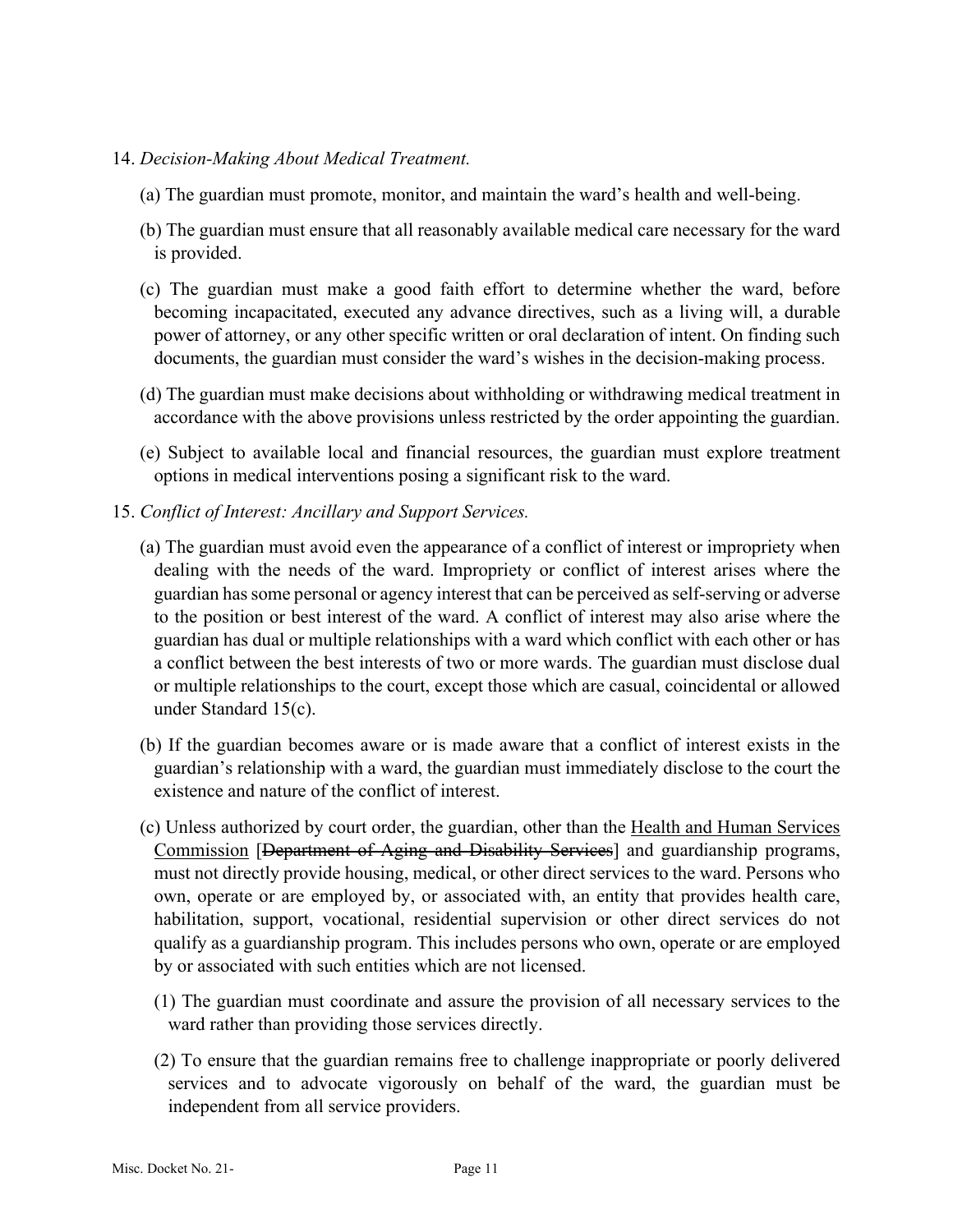- (d) The guardian may not employ their  $[\overline{\text{his or her}}]$  friends or family to provide services for a profit or fee unless no alternative is available and the guardian discloses this arrangement to the court.
- (e) The guardian must not solicit or accept incentives from service providers.
- (f) The guardian must consider various ancillary or support service providers and select the providers that best meet the needs of the individual ward.
- 16*. Duties of the Guardian of the Estate.*
	- (a) The guardian of the estate must maintain and manage the ward's estate as a prudent person would manage the person's own property consistent with a fiduciary's duties and responsibilities set forth in the Texas Estates Code.
	- (b) The guardian must supervise all income and disbursements of the estate in accordance with the Texas Estates Code.
	- (c) The guardian must manage the estate only for the benefit of the ward.
	- (d) The guardian must safeguard estate assets by keeping accurate records of all transactions and be able to fully account for all the assets in the estate.
	- (e) The guardian must keep estate money separate from the guardian's personal money.
	- (f) The guardian must keep the money of individual estates separate.
	- (g) The guardian must make claims against others on behalf of the estate as deemed in the best interest of the ward and must defend against actions that would result in a loss of estate assets in compliance with the Texas Estates Code.
	- (h) The guardian must employ prudent accounting procedures when managing the estate.
	- (i) The guardian must determine if a will exists and, for estate planning purposes only, may request that a copy be provided to the court for in camera inspection under Section 1162.005 of the Texas Estates Code.
- 17. *Guardian of the Estate: Initial and Ongoing Responsibilities.*
	- (a) With the proper authority, the initial steps after appointment as guardian are as follows:
		- (1) The guardian must address all issues of the estate that require immediate action, which include, but are not limited to, securing all real and personal property, insuring it at current market value, and taking the steps necessary to protect it from damage, destruction, or loss.
		- (2) The guardian must meet with the ward as soon after the appointment as feasible. At the first meeting the guardian must:
			- (A) Communicate to the ward the role of the guardian;
			- (B) Outline the rights retained by the ward and the grievance procedures available;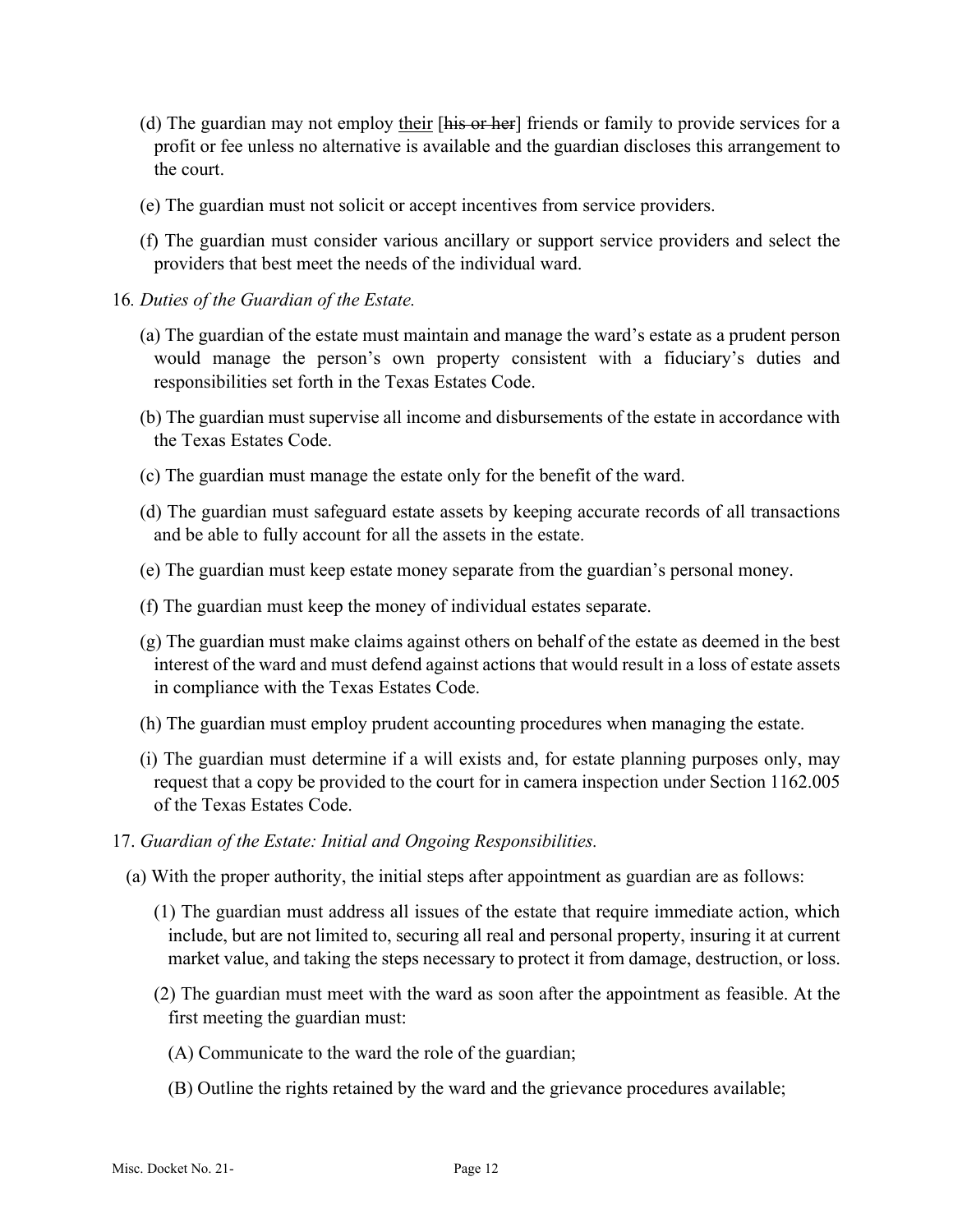- (C) Assess the previously and currently expressed wishes of the ward and evaluate them based on current acuity; and
- (D) Attempt to gather from the ward any necessary information regarding the estate.
- (b) The guardian must prepare a financial plan and budget that correspond with the care plan for the ward. The guardian of the estate and the guardian of the person (if one exists) or other health care decision-maker must communicate regularly and coordinate efforts with regard to the care and financial plans, as well as other events that might affect the ward.
- (c) The guardian must post and maintain a bond with surety sufficient for the protection of the estate unless the guardian is exempt from bond by law.
- (d) The guardian must obtain all public benefits for which the ward is eligible.
- (e) The guardian must thoroughly document the management of the estate and the carrying out of any and all duties required by statute or regulation.
- (f) The guardian must prepare an inventory of the ward's property in compliance with the Texas Estates Code and as otherwise ordered by the court.
- (g) All accountings must contain sufficient information to clearly describe all significant transactions affecting administration during the accounting period in compliance with the Texas Estates Code and as otherwise ordered by the court. All accountings must be complete, accurate, and understandable.
- (h) The guardian must oversee the disposition of the ward's assets to qualify the ward for any public benefits program.
- (i) On the termination of the guardianship or the death of the ward, the guardian must facilitate the appropriate closing of the estate and submit a final accounting to the court.
- (j) The guardian must monitor the personal trust account of the institution-based ward.
- (k) The guardian must, when appropriate, open a burial account and make funeral arrangements for the ward.
- 18. *Property Management.*
	- (a) The guardian may not sell, encumber, convey, or otherwise transfer property of the ward, or an interest in that property, without judicial authority.
	- (b) The guardian must obtain an independent appraisal of real and personal property whenever ordered by the court.
	- (c) The guardian must provide for insurance coverage, as appropriate, for property in the estate.
- 19. *Conflict of Interest: Estate, Financial, and Business Services.*
	- (a) The guardian must avoid even the appearance of a conflict of interest or impropriety when dealing with the needs of the ward. Impropriety or conflict of interest arises where the guardian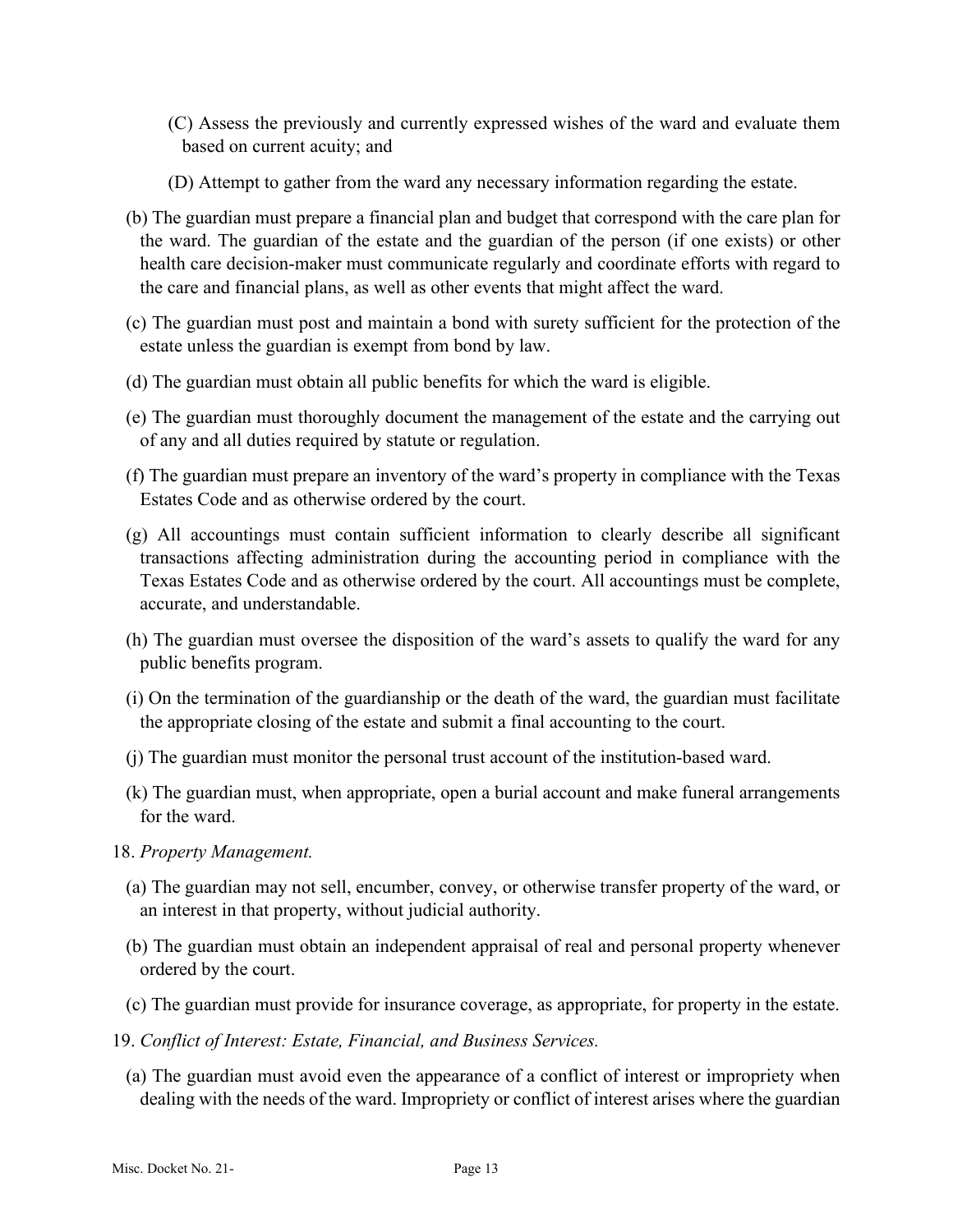has some personal or agency interest that can be perceived as self-serving or adverse to the position or best interest of the ward. A conflict of interest may also arise where the guardian has dual or multiple relationships with a ward which conflict with each other or has a conflict between the best interests of two or more wards. The guardian must disclose dual or multiple relationships to the court, except those which are casual, coincidental or allowed under Standard 15(c). Governmental entities and guardianship programs providing multiple services must maintain an arm's-length relationship between those services.

- (b) If the guardian becomes aware or is made aware that a conflict of interest exists in the guardian's relationship with the ward, the guardian must immediately disclose to the court the existence and nature of the conflict of interest.
- (c) The guardian must not commingle personal or program funds with the funds of the ward.
- (d) The guardian must not sell, encumber, convey, or otherwise transfer the ward's real or personal property or any interest in that property to himself or herself, a spouse, a coworker, an employee, a member of the board of the agency or corporate guardian, an agent, or an attorney, or any corporation or trust in which the guardian has a substantial beneficial interest.
- (e) The guardian must not sell or otherwise convey to the ward property from any of the parties noted above.
- (f) The guardian must not loan, give, or use the ward's income or assets to support or benefit other individuals directly or indirectly unless specific prior court approval is obtained.
- (g) The guardian must not borrow funds from, or lend funds to, the ward unless there is prior notice of the proposed transaction to interested persons and others as directed by the court.
- (h) The guardian must not profit from any transactions made on behalf of the ward's estate at the expense of the estate, unless authorized to do so by the court. The guardian must not compete with the estate, unless authorized to do so by the court.

20. *Modification and Termination of the Guardianship.* The guardian may seek modification or termination of the guardianship in the following circumstances pursuant to the Texas Estates Code:

- (a) When it appears that the ward has developed or regained capacity in areas in which he or she was found incapacitated by the court.
- (b) When less restrictive alternatives exist.
- (c) When the ward expresses the desire to challenge the necessity of all or part of the guardianship.
- (d) When the ward has died.
- 21. *Management of Multiple Guardianship Cases.*
	- (a) The guardian must limit the guardianship caseload to a size that allows the guardian to accurately and adequately provide care, supervise, and protect each ward; that allows a minimum of one visit per month with each ward; that allows regular contact with all service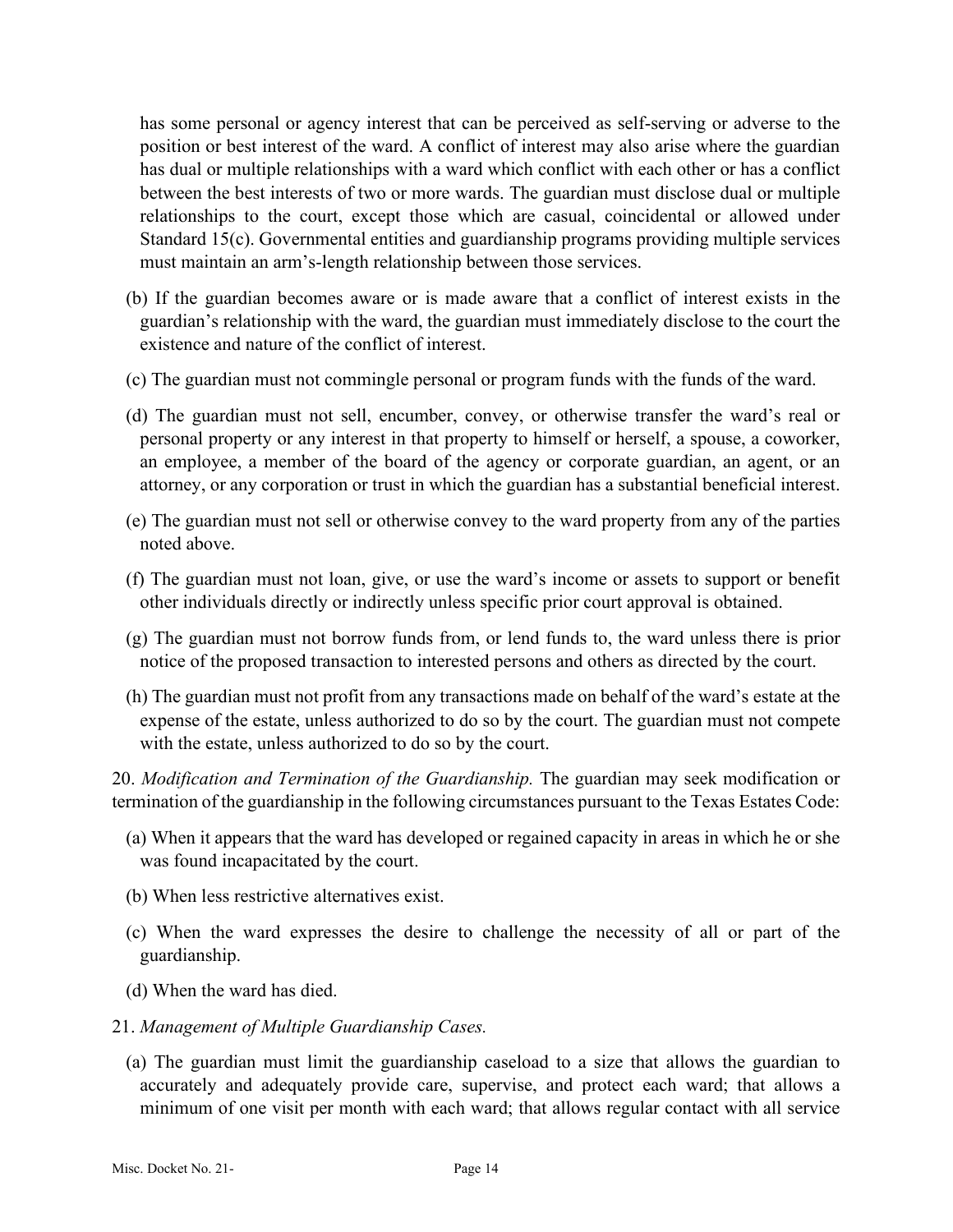providers; and that allows the guardian to comply fully with all requirements contained in statutes, Rules, Code of Ethics and Minimum Standards for guardians. The guardian should decline to accept additional appointments if to do so would substantially and adversely impair the guardian's ability to fulfill duties to wards already under the guardian's care. When a guardian can no longer effectively perform the duties of the guardian to a ward under the guardian's care, the guardian shall take necessary steps to alert the court of the need for the appointment of a successor guardian.

- (b) In order to develop and maintain an appropriately sized caseload, the guardian should consider:
	- (1) Whether the guardian has been appointed as guardian of the person, guardian of the estate, or both for each case in the guardian's caseload.
	- (2) The complexity and overall demands of each case.
	- (3) The amount of travel time necessary to visit each ward at least once per month and to have regular contact with each ward's service providers.
	- (4) The amount of time required to:
		- (A) complete the necessary tasks, assessments, and observations during a visit with each ward;
		- (B) contact each service provider for a ward and to obtain from each of them updated information concerning the ward's condition, the services being provided, and any additional or different services needed by the ward;
		- (C) confer with or contact family and/or friends of the ward, to arrange for visits or other types of contact between the ward and the ward's family and friends;
		- (D) perform all financial functions which are part of the guardian's responsibilities regarding a ward; and
		- (E) timely complete all updates to the file of each ward and timely complete all reports required for each ward.
	- (5) Other duties of the guardian including but not limited to administrative duties, such as documenting the ward's file, listed above.
	- (6) Whether ancillary support is available to the guardian.
	- (c) An individual certified or provisionally certified guardian who at any time has 40 [50] or more wards appointed or assigned to him or her must, within 10 days, report this situation to the Certification Division Director of the Judicial Branch Certification Commission. The report must include a list of all the guardian's cases and must provide for each case the cause number, court and county; the name and residence location of the ward; the type of guardianship (person, estate or both); and the dates the guardian was appointed, qualified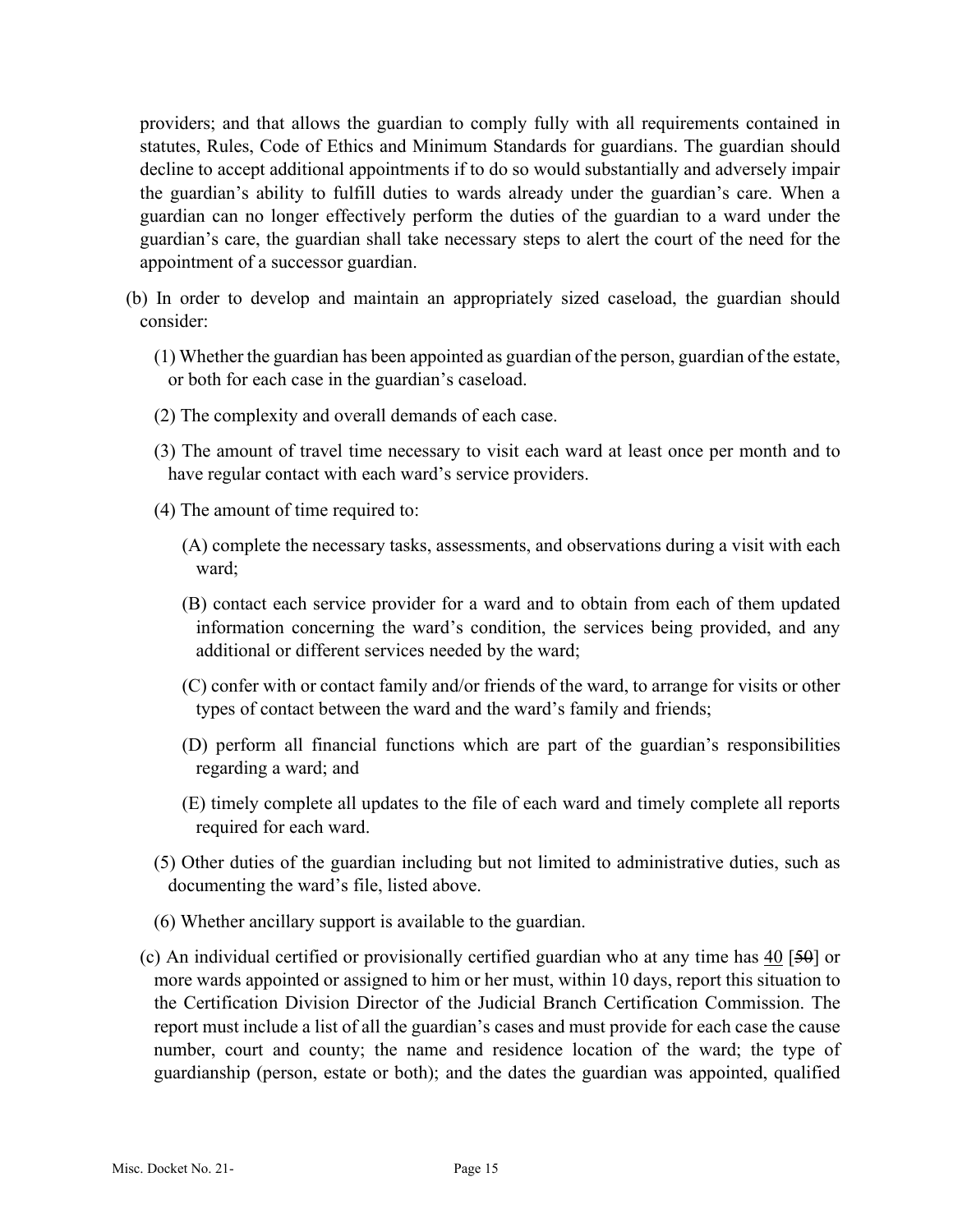and/or assigned to each case. Upon request by the Certification Division Director of the Judicial Branch Certification Commission, the guardian must provide additional information.

22. *Quality Assurance*. The guardian must make a good faith effort to provide quality in the services the guardian delivers and to develop a quality assurance program to that end.

### 23. *Definitions.*

- (a) Advance directive Has the meaning assigned by Section 166.002 of the Texas Health and Safety Code.
- (b) Advocate To assist, defend, or plead in favor of another.
- (c) Best interest The course of action taken to maximize what is best for a ward. It includes consideration of the least intrusive, most normalizing, and least restrictive alternative possible given the needs and limitations of the ward.
- (d) Conflict of interest Includes situations in which an individual may receive financial or material gain or business advantage from a decision made on behalf of another; situations in which the guardian's responsibilities to a ward will be limited by the guardian's other responsibilities or by a personal interest of the guardian; and situations in which the guardian has dual or multiple relationships with a ward which conflict with each other or has a conflict between the best interests of two or more wards.
- (e) Corporate fiduciary Has the meaning assigned by Section 1002.007 of the Texas Estates Code.
- (f) Court, probate court, statutory court, statutory probate court Has the meaning assigned by Section 1002.008 of the Texas Estates Code.
- (g) Direct services Services on behalf of a ward, including medical and nursing care, respite and hospice care, case management, speech therapy, occupational therapy, physical therapy, psychological therapy, counseling, residential services, legal representation, job training, and other similar services.
- (h) Estate Has the meaning assigned by Section 1002.010 of the Texas Estates Code.
- (i) Fiduciary An individual, agency, or organization that has agreed to undertake for another a special obligation of trust and confidence, having the duty to act primarily for another's benefit and subject to the standard of care imposed by law or contract.
- (j) Functional assessment A procedure to measure and document on multiple dimensions the functional capacity, including the ability to fully understand and make decisions, to plan and undertake courses of action, and to evaluate the outcome of such courses of action, and the general well-being of an individual.
- (k) Guardian Has the meaning assigned by Section 1002.012 of the Texas Estates Code. For the purpose of these Minimum Standards, the term also includes Certified Guardians and,